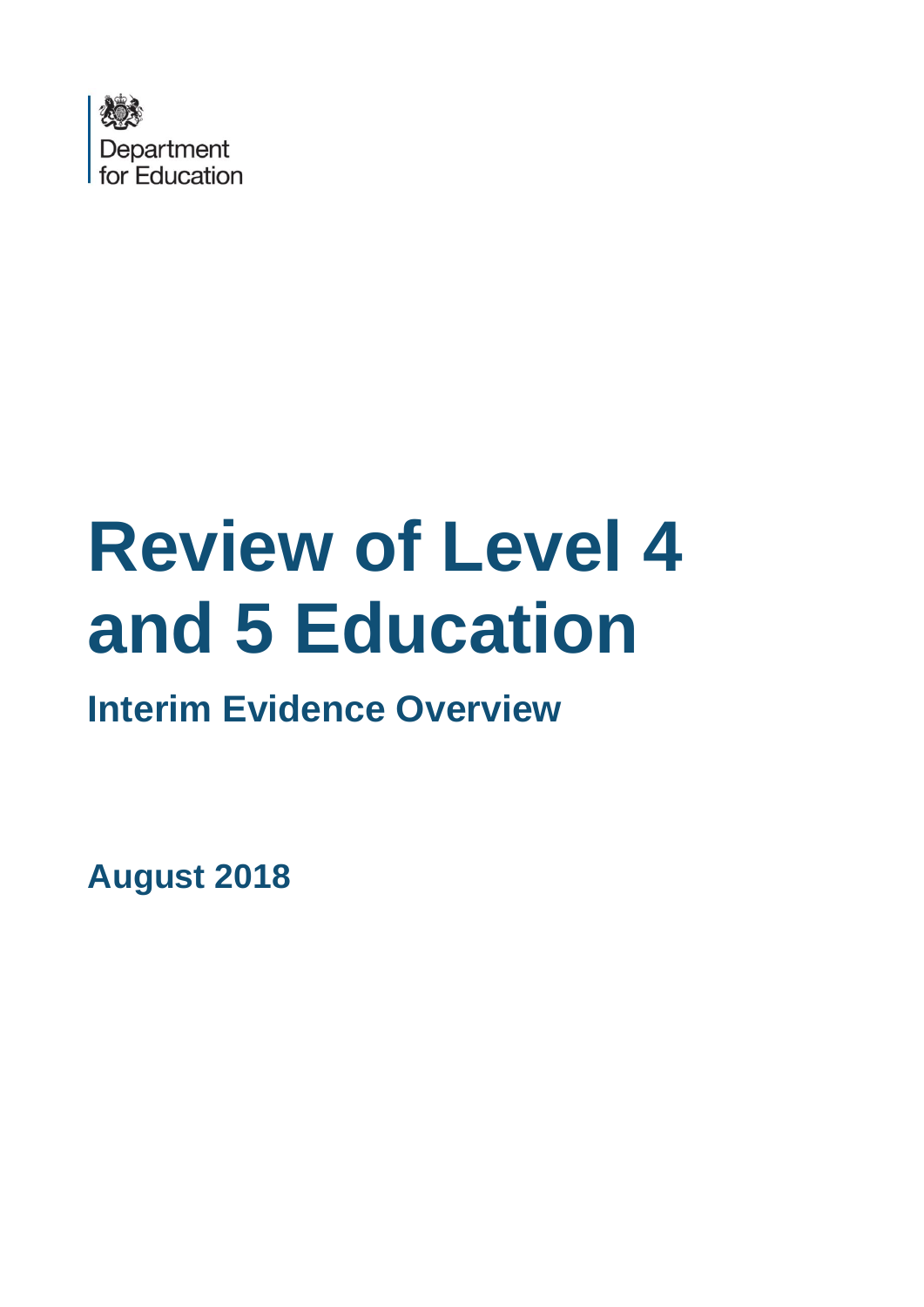# **Contents**

| Table of figures                                       | 3              |
|--------------------------------------------------------|----------------|
| Introduction<br>1.                                     | 4              |
| 1.1 What is Level 4-5 education?                       | $\overline{4}$ |
| 1.2 Context for this Review                            | 5              |
| 1.3 Research and analysis within the Review            | 6              |
| 1.4 Purpose of this document                           | 6              |
| 2. Learner Demand and Social Mobility                  | 8              |
| 3. Fit for Employers and the Economy                   | 13             |
| 4. Efficacy: Quality, Prestige, Regulation and Funding | 15             |
| 5. Conclusion and Next Steps                           | 17             |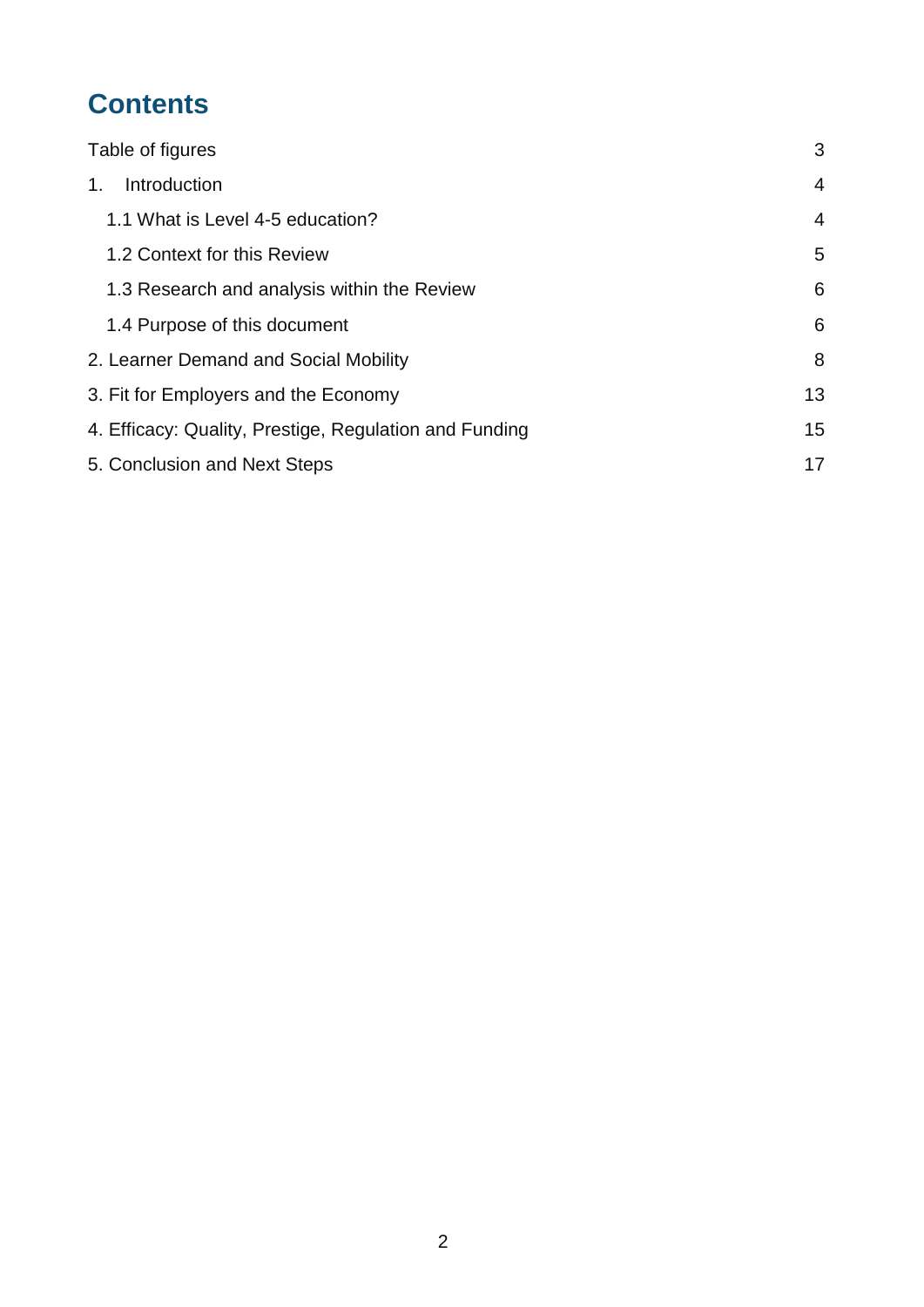# <span id="page-2-0"></span>**Table of figures**

| Table 1: Total volume of Level 4-5 learners by provider type, including apprentices8 |  |
|--------------------------------------------------------------------------------------|--|
|                                                                                      |  |
|                                                                                      |  |
|                                                                                      |  |
| Figure 5: Highest Level achieved by age 25 – England, cohort that undertook GCSEs    |  |
| Figure 6: Median earnings by level achieved at age 23 and GCSE attainment score -    |  |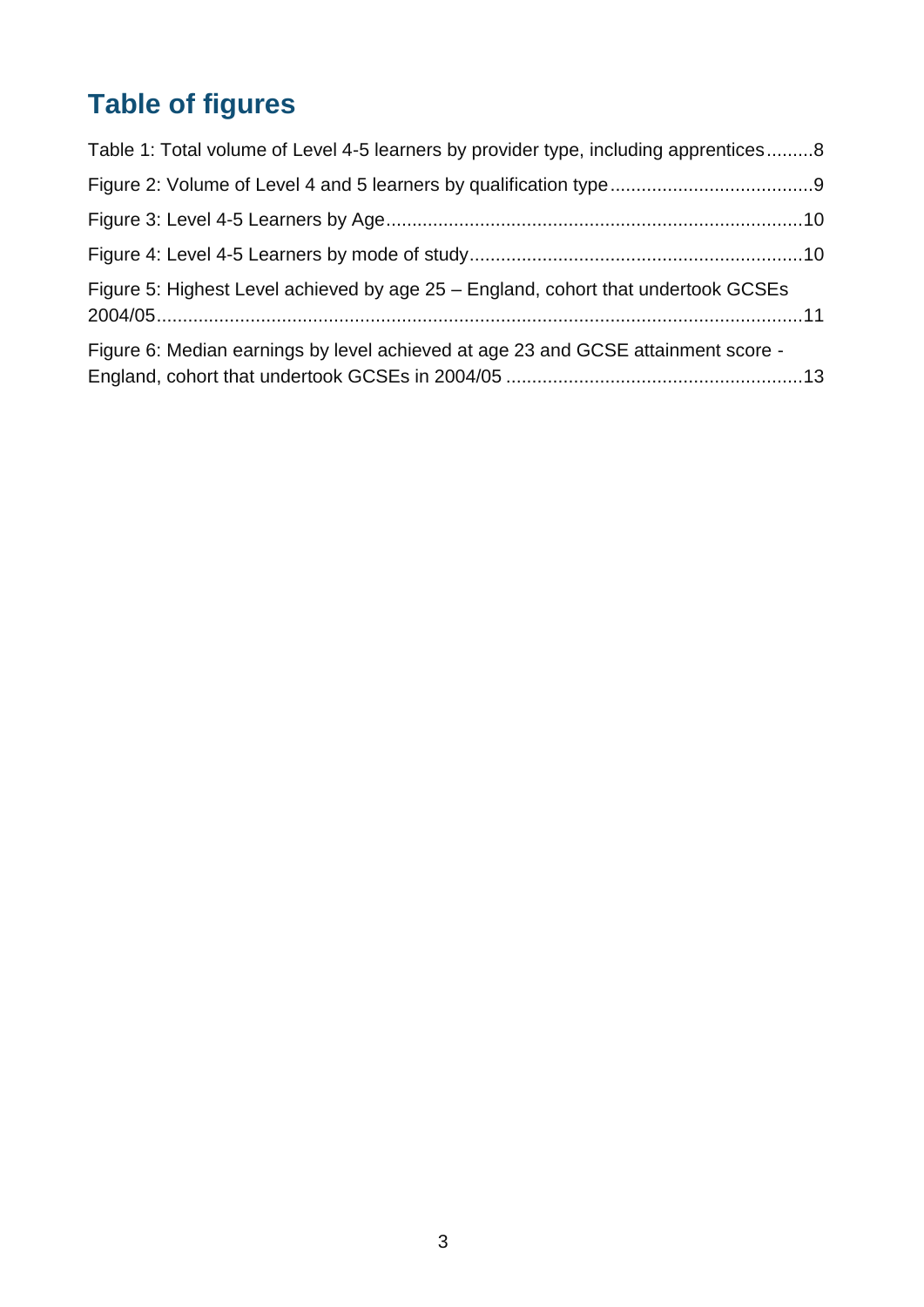# <span id="page-3-0"></span>**1. Introduction**

The Department for Education is conducting a comprehensive review of Level 4-5 education (the "Level 4-5 Review" or the "Review") with a focus on how technical qualifications at this level can best address the needs of learners and employers. The Review forms part of the Department's wider work on skills and Higher and Further Education, including the implementation of the Post-16 Skills Plan, and this evidence will feed into the Review of Post 18 Education and Funding.

# <span id="page-3-1"></span>**1.1 What is Level 4-5 education?**

Taught (or "Classroom based") Level 4-5 education is delivered in Universities, Further Education Colleges and Alternative Providers, and other Private Training Providers. It is the next level of education that can follow, for example, A levels (Level 3), and a level below a full undergraduate degree (Level 6). Qualifications at this level include Higher National Certificates and Diplomas, Foundation Degrees, Certificates and Diplomas of Higher Education and other technical qualifications and professional diplomas.<sup>1</sup> A broad range of occupations are accessible through Level 4-5 education including rail engineering technicians, nursing associates, and professional accounting technicians. The focus of the Review, and of this evidence overview is on taught provision at Level 4- 5, rather than apprenticeships. Where our analysis refers to apprenticeships, we will make this clear.

Currently there are approximately 216,000 learners across Higher and Further Education providers at Level 4-5, including 174,000 learners studying classroom based Level 4-5 courses, and  $42,000$  on Level 4-5 higher apprenticeships. <sup>2</sup> These learners are likely to be over 25 (60% of learners), and many study part time and come from diverse educational backgrounds.<sup>3</sup>

<sup>2</sup> Mapping the Higher Technical Landscape, RCU (2018)

<sup>1</sup> Much of the research on this report is focussed on 'prescribed' Higher Education qualifications (e.g. HNDs, Foundation Degrees, fundable through HE student loans), as this represents a larger share of Level 4-5 qualifications than 'non-prescribed HE' (including some professional diplomas which may be fundable with Advanced Learner Loans), although both are important parts of the landscape.

**This includes learners living in England recorded either by the Higher Education Statistics Agency (HESA), or the Individualised Learner Record (ILR), only where they have passed the funding qualifying period.**

<sup>3</sup> Mapping the Higher Technical Landscape, RCU (2018)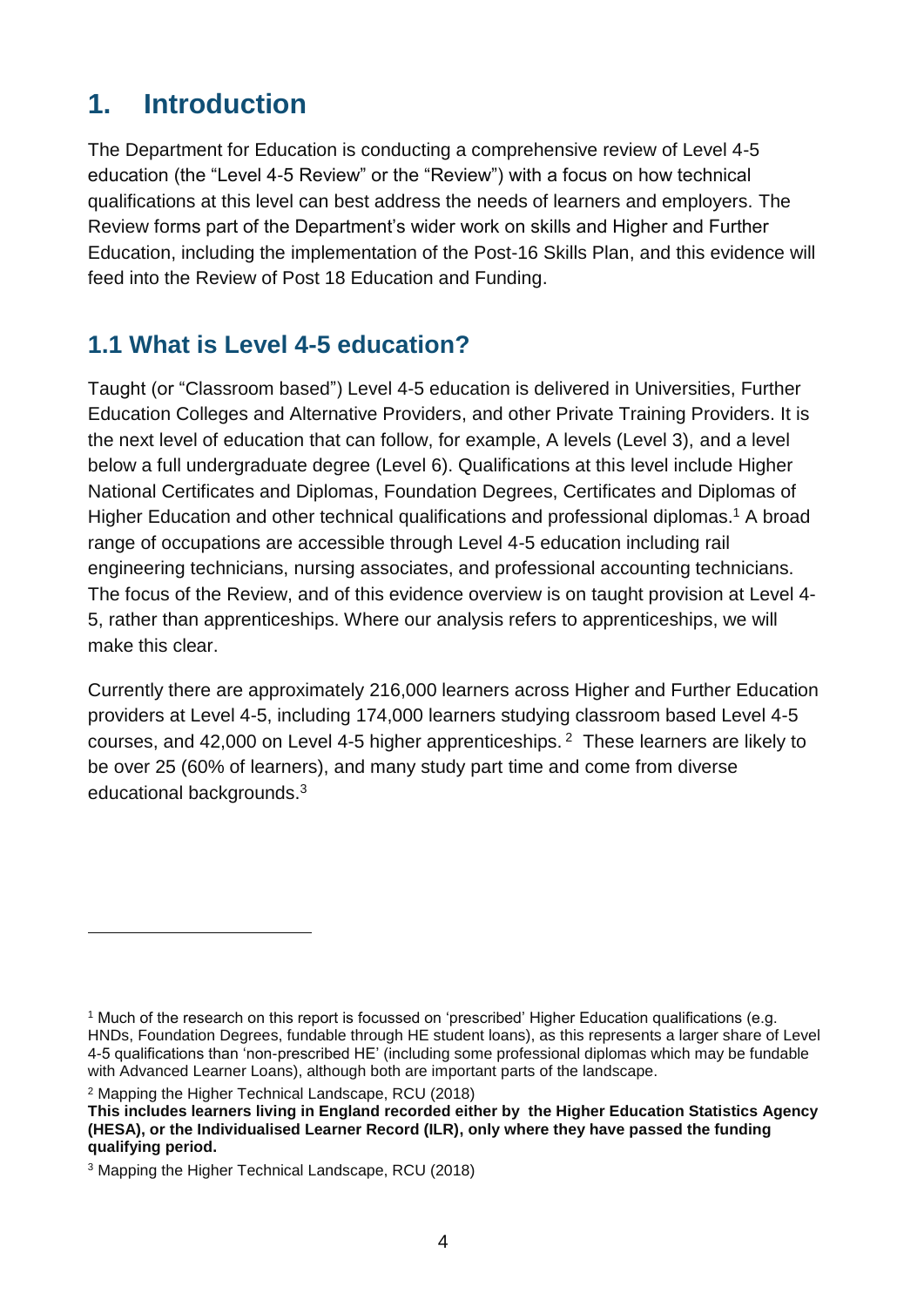# <span id="page-4-0"></span>**1.2 Context for this Review**

The Government wants our workforce to have world-class skills, and is committed to extending technical education reforms to the highest levels. It forms part of the Government's commitment to support routes to higher-earning technical roles and address the skills needs of the economy, as outlined in the Post-16 Skills Plan.

Our ambition is to reform higher level technical education so that:

- It delivers the skills employers and the economy need, supporting the Industrial Strategy;
- It offers attractive routes to higher earning technical roles, supporting social mobility.

This work supports commitments in the Industrial Strategy to extend technical education reforms to higher levels, and develop our workforce. It is part of wider work on the reform of technical education, which builds on the reforms to apprenticeships and includes the introduction of T Levels and Institutes of Technology (IoT). In May 2018, we announced the first providers to deliver T Levels in 2020. In July, we published the Interim Guidance for providers who have progressed to Stage Two of the IoT competition.

The Review of Level 4-5 Education will help us to understand where we are now, and how we can make Level 4-5 education even better. This is in the context that student uptake at this level is very low. Around 7% of all students between ages 18 and 65 are undertaking training at Level 4-5, one of the lowest rates in the OECD.<sup>4</sup> Student uptake is also low compared to learning at Level 3 and Level 6, with only 4% of 25 year olds holding a Level 4-5 qualification as their highest level compared to around 30% for Level 3 and 6 [\(Figure 5\)](#page-10-0). Over time, Level 4-5 education as a share of all higher education and training has also steadily decreased.<sup>5</sup>

While evidence suggests that a range of policy changes may have had some impact on uptake of Level 4-5 qualifications, there is not a single, simple explanation of why uptake remains consistently low in England. <sup>6</sup> Evidence suggests that students who complete Level 4-5 qualifications can progress to higher levels of learning, or benefit from higher wages and employability in the labour market. Level 4-5 education could also play an important role in the UK economy, as higher level technical skills are in a shortage yet could be crucial to boost productivity.<sup>7</sup> Recognising the potential benefits of Level 4-5 education, current low levels of participation could indicate that the education system is not working as effectively as it could to facilitate learning that is beneficial for individuals, employers, and the economy.

<sup>4</sup> Skills Beyond School synthesis report, OECD (2014)

<sup>5</sup> Sub-Bachelor Higher Education in the United Kingdom, QAA (2017)

<sup>6</sup> Sub-Bachelor Higher Education in the United Kingdom, QAA (2017)

<sup>7</sup> Employer Skills Survey, CBI (2016)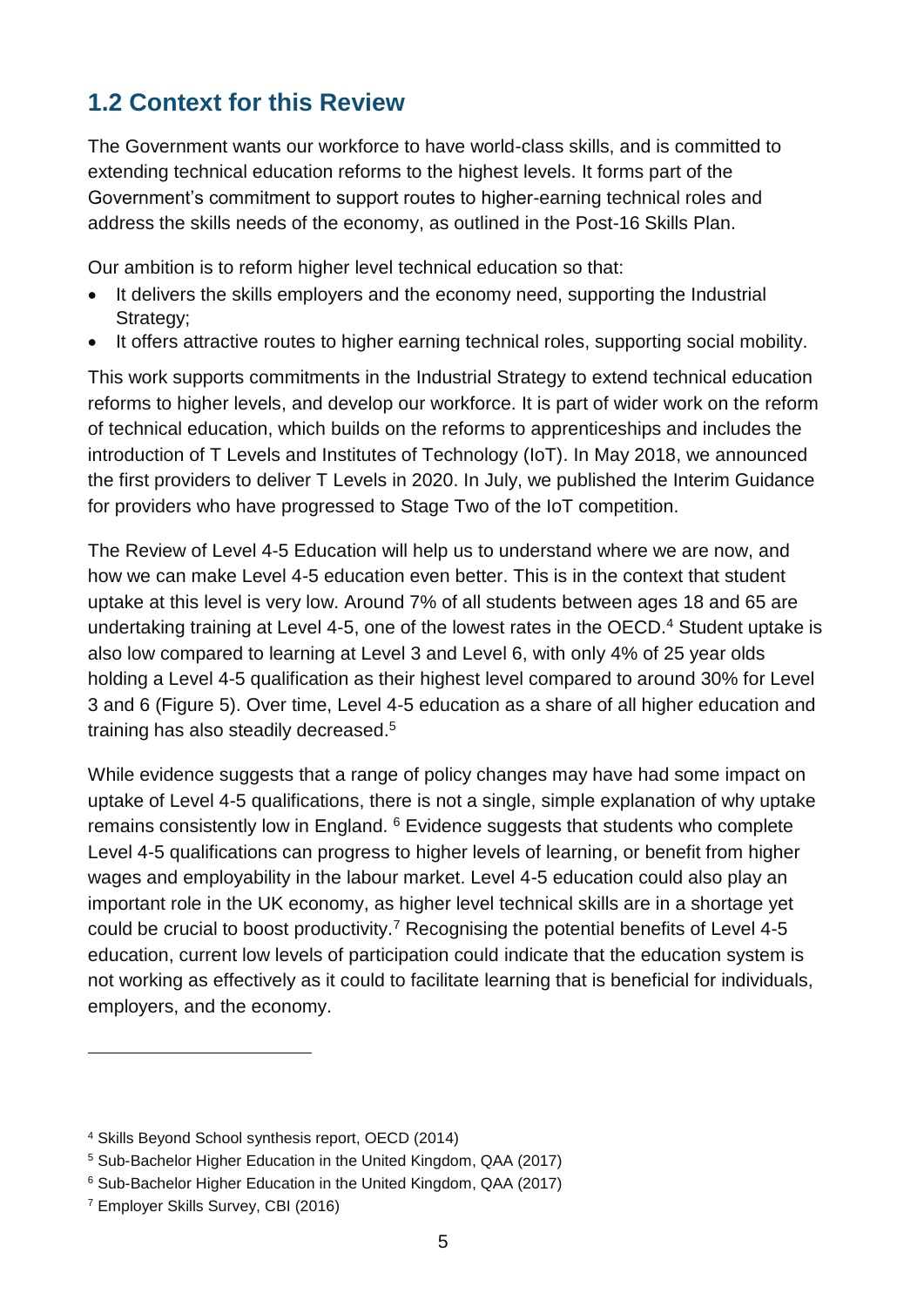# <span id="page-5-0"></span>**1.3 Research and analysis within the Review**

The Level 4-5 Review is evidence led. This means drawing in expertise, evidence, and user insights as far as possible to support policy-making. Undertaking research and analysis has therefore been a key element of the Review. The Department is working closely with academics, other experts and organisations, including the Gatsby Foundation, to gain a better understanding of current provision at Level 4-5.

# <span id="page-5-1"></span>**1.4 Purpose of this document**

This interim evidence overview:

- Provides an opportunity to share research and analysis undertaken by, or in consultation with, the Department, following the announcement of the Review in October 2017;
- Invites any further contributions from those with experience and expertise in this area;
- Outlines areas which will be given particular consideration as the Review progresses;
- Adds to the existing evidence base and informs policy development in the Review.

The following sections in this document provide a summary of headline findings by three themes: learner demand and social mobility; fit for employers and the economy; and quality, prestige, funding and regulation.

Interested readers are encouraged to read the full research reports for greater understanding. The headline findings presented here are subject to the data and methodology limitations of the specific projects from which they are drawn; these are explained in more detail within the respective reports.

## **We summarise the following reports here:<sup>8</sup>**

- i. [Mapping the Higher Technical Landscape,](http://www.gatsby.org.uk/uploads/education/reports/pdf/mapping-the-higher-technical-landscape-final-version.pdf) RCU 2018 (commissioned by the Gatsby Foundation)
- ii. [Level 4 and 5 Provision in England: Provider perspectives,](http://www.gatsby.org.uk/uploads/education/york-consulting-level-4-and-5-provision-in-england-provider-perspectives-2018.pdf) York Consulting (2018) (commissioned by the Gatsby Foundation in partnership with the DfE)

 $8$  These reports are referenced throughout the document by the Roman numerals shown above.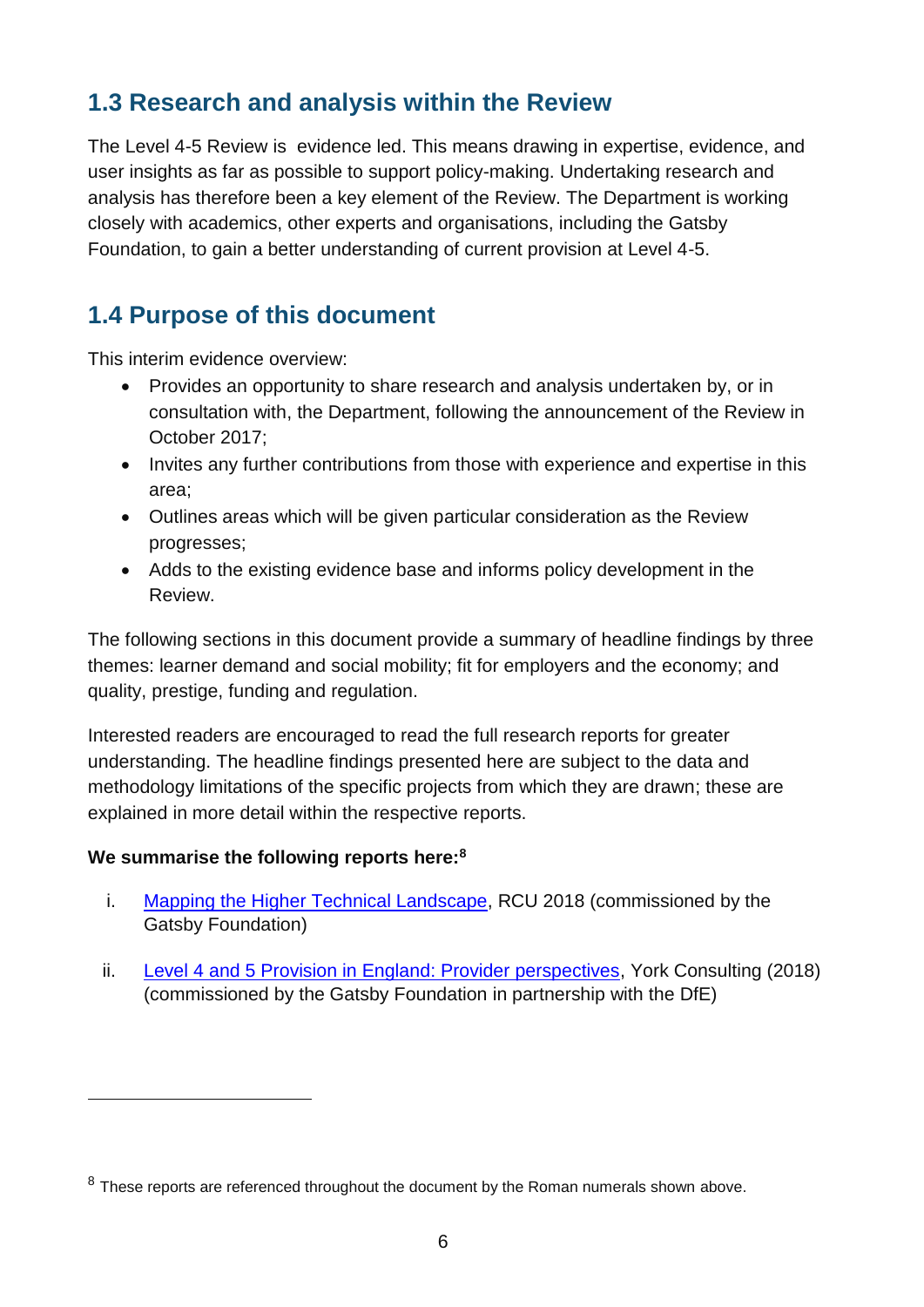- iii. Post 16 Education Pathways cohort study of individuals who undertook GCSEs [in 2004/05,](https://www.gov.uk/government/publications/post-16-education-highest-level-of-achievement-by-age-25) DfE (2018)
- iv. [Good Practice in Level 4 and 5 Qualifications,](https://www.gov.uk/government/publications/good-practice-in-level-4-and-5-qualifications) DfE (2018)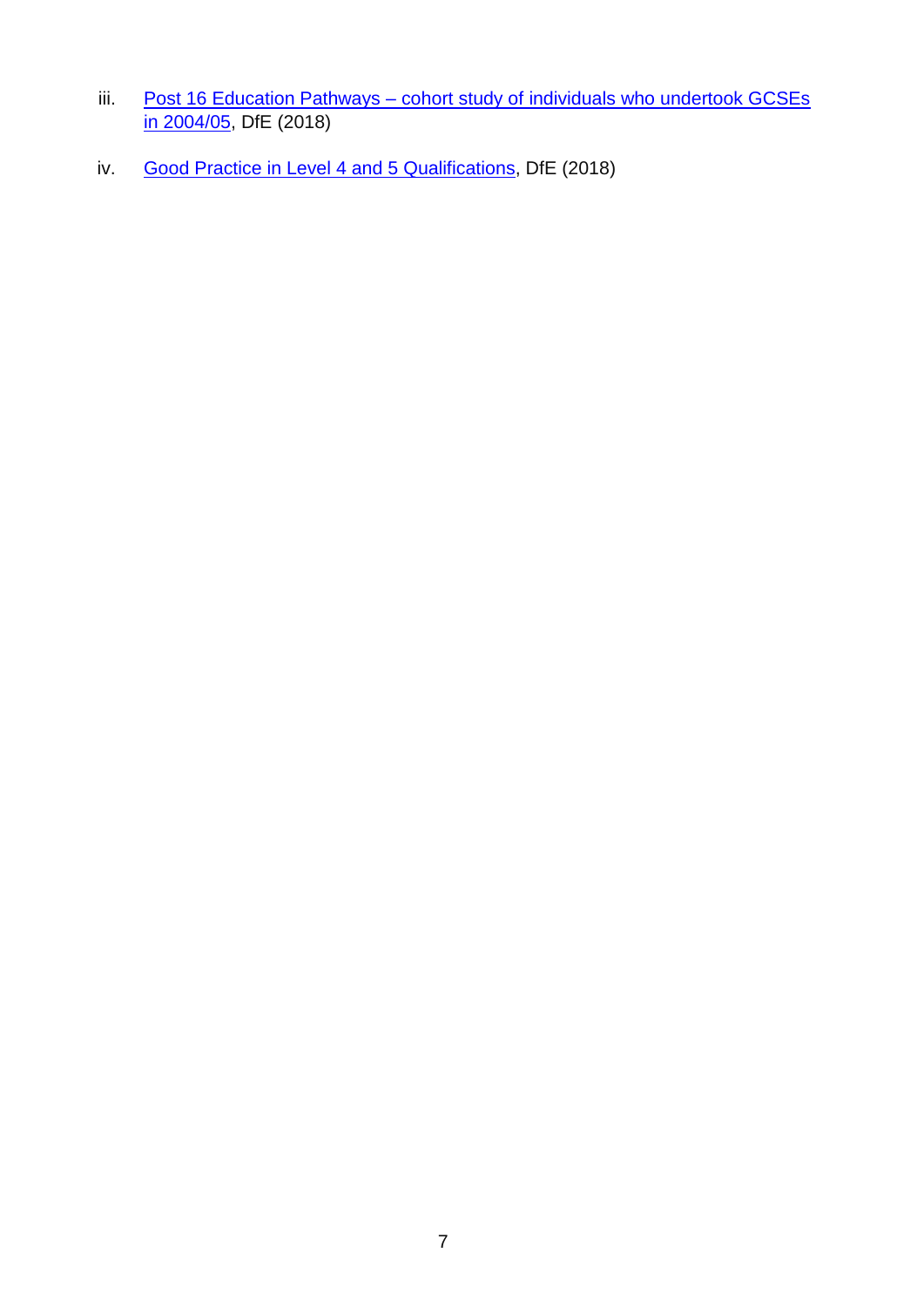# <span id="page-7-0"></span>**2. Learner Demand and Social Mobility**

## **2.1 Level 4-5 is delivered across HE and FE through a range of qualifications.**

Just over half of Level 4-5 learners are taught in a Further Education College<sup>9</sup>, around a third are in universities, with the rest taught in private training providers, including Alternative Providers [\(Table 1\)](#page-7-1). <sup>i</sup> Roughly one fifth of people studying at Level 4-5 are on a higher apprenticeship [\(Figure 2\)](#page-8-0), and providers and employers both expect this to be an area of growing demand over the coming years.<sup>ii</sup> While apprenticeships are not within the scope of this Review, the predicted growing demand for higher apprenticeships at this level may have an impact on Level 4-5 education more widely. Amongst taught provision, Foundation Degrees represent the largest share of enrolments (28%), followed by Diplomas<sup>10</sup> (12%) and HNC's (9%). Higher Nationals are more likely than Foundation Degrees and Diplomas to be in STEM subjects.<sup>11</sup>

| <b>Provider Type</b>                                      | <b>Learner numbers</b> | (%) |
|-----------------------------------------------------------|------------------------|-----|
| <b>Further Education College</b>                          | 111,640                | 52  |
| <b>Higher Education Institution</b>                       | 69,820                 | 32  |
| <b>Private Training Provider/Local</b><br>Authority/Other | 34,170                 | 16  |
| Total                                                     | 216,170                | 100 |

#### <span id="page-7-1"></span>**Table 1: Total volume of Level 4-5 learners by provider type, including apprentices**

Source: ILR 2015/16 & HESA 2015/16 - Mapping the Higher Technical Landscape, RCU (2018)

<sup>&</sup>lt;sup>9</sup> Including those on a franchise agreement from a partner university.

<sup>10</sup> Covering both DipHE's and non-prescribed L4-5 Diplomas

<sup>&</sup>lt;sup>11</sup> Excluding those who undertake a qualification within an apprenticeship.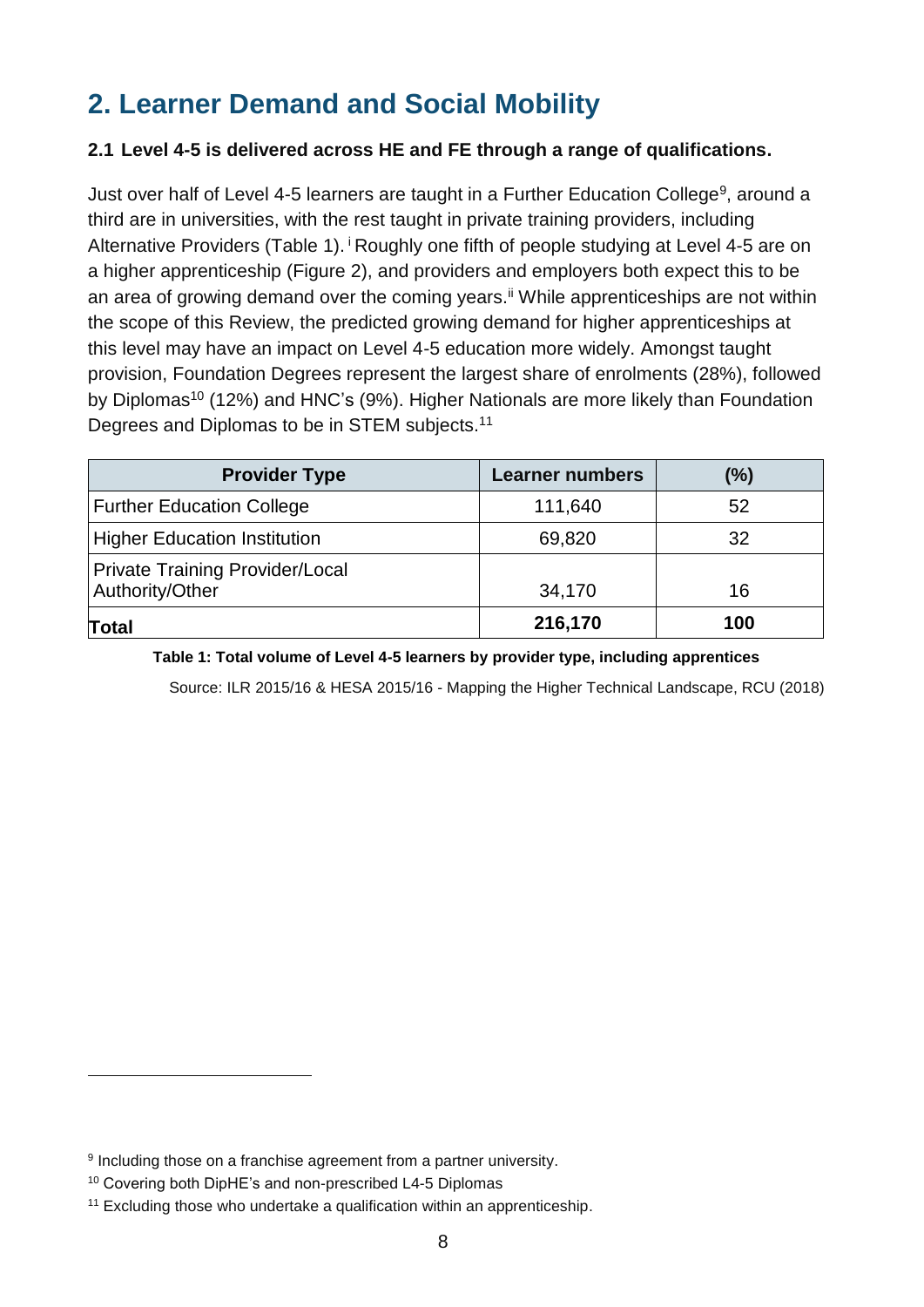

#### **Figure 2: Volume of Level 4 and 5 learners by qualification type**

Source: ILR 2015/16 & HESA 2015/16 - Mapping the Higher Technical Landscape, RCU (2018)

# <span id="page-8-0"></span>**2.2Learner demand differs by subject and qualification, and often reflects industry demographics.**

The majority of Level 4-5 learners are aged over 25 (Figure 3), and almost half study part time (Figure 4). The profile of learners varies by subject. For example, in Engineering and Manufacturing, 35% of students are under 21 and 15% come from the most deprived areas. In contrast, only 6% of Social Care learners are under 21 (with 85% over 25) and over 1 in 4 (26%) come from the most deprived backgrounds. The most popular qualification in Engineering and Manufacturing is the HNC, whereas a high proportion of students in Social Care take higher apprenticeships.<sup>i</sup>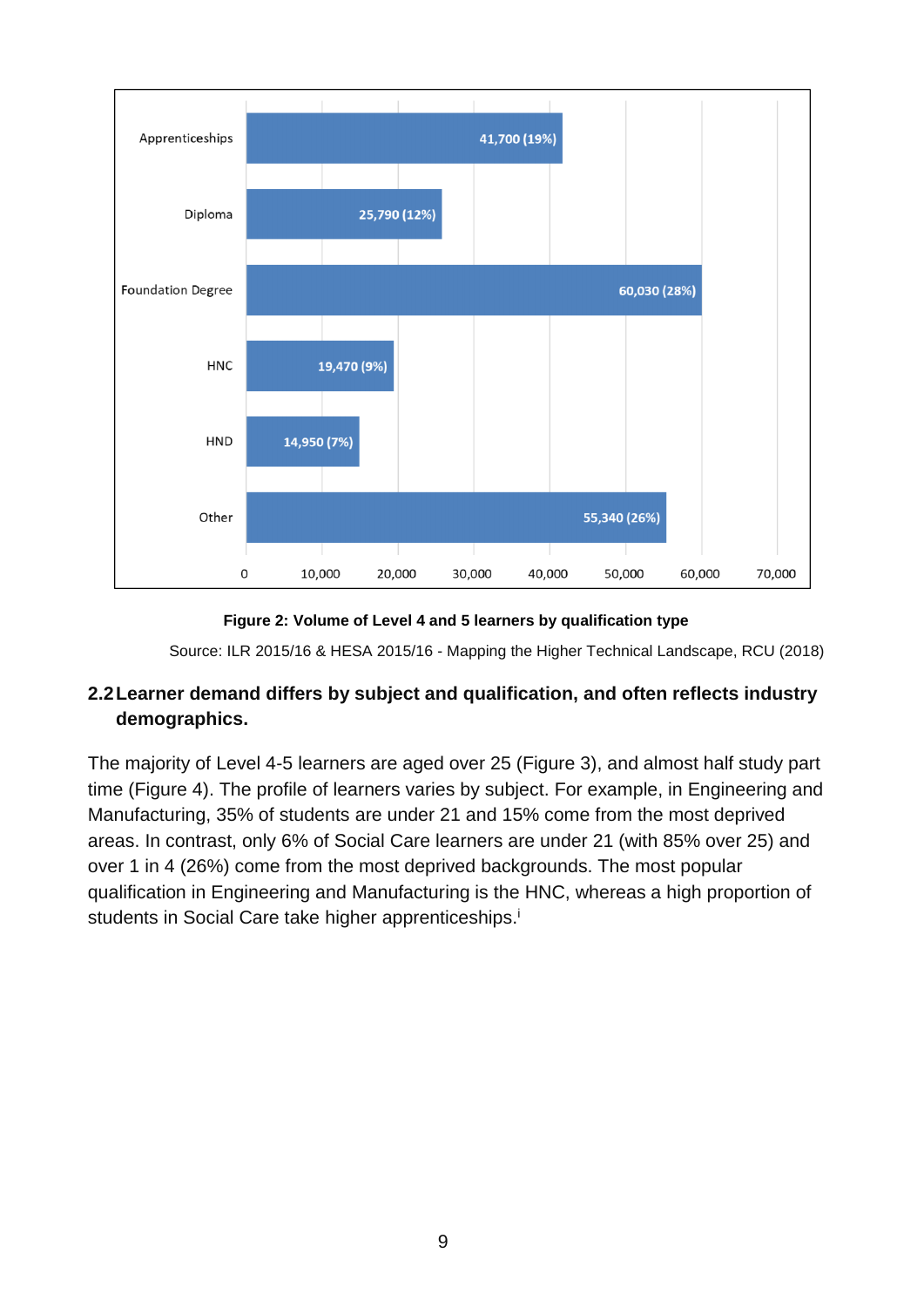

**Figure 3: Level 4-5 Learners by Age**

<span id="page-9-0"></span>Source: ILR 2015/16 & HESA 2015/16 - Mapping the Higher Technical Landscape, RCU (2018)



**Figure 4: Level 4-5 Learners by mode of study**

Source: ILR 2015/16 & HESA 2015/16 - Mapping the Higher Technical Landscape, RCU (2018)

<span id="page-9-1"></span>Some providers and employers suggest that diversity challenges at this level are largely similar to those of the wider workforce: there are challenges around attracting women into STEM, and attracting men into areas including childcare.<sup>ii, iv</sup>

# **2.3The number of learners studying a Level 4-5 qualification is low compared with other levels of education.**

There are around 216,000 students studying Level 4 and 5 across England.<sup>i</sup> Analysis of the Longitudinal Education Outcomes (LEO) dataset, considering the cohort of students that undertook GCSEs in 2004/05, shows that 4% of this group have Level 4-5 as their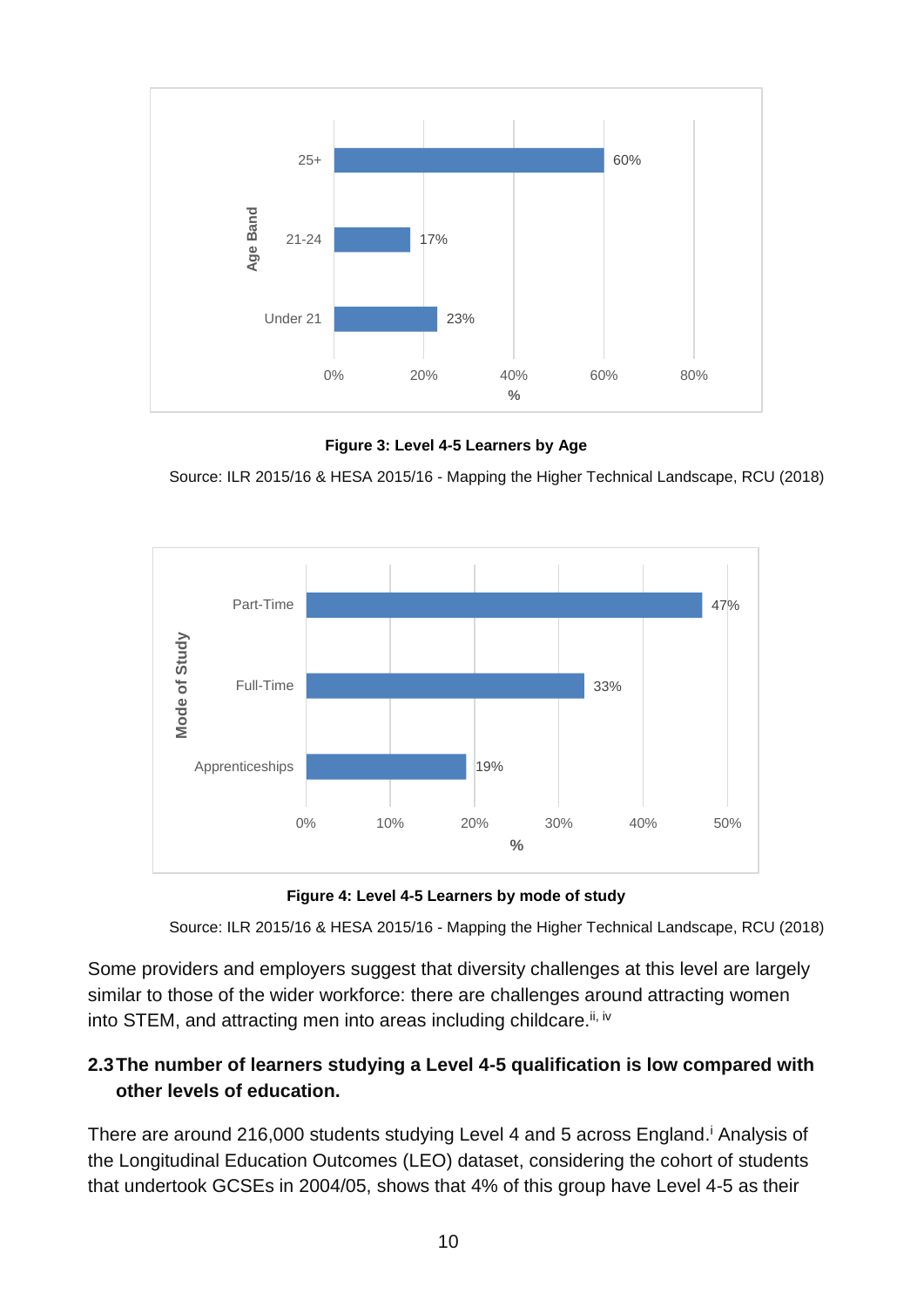highest qualification by age 25 [\(Figure 5\)](#page-10-0). This is much smaller in comparison to Levels 3 and 6, which each have over a quarter of learners holding it as their highest qualification.<sup>iii</sup>



#### <span id="page-10-0"></span>**Figure 5: Highest Level achieved by age 25 – England, cohort that undertook GCSEs 2004/05**

Source: Post 16 Education Pathways - cohort study of individuals who undertook GCSEs in 2004/05, DfE (2018)

Some providers suggest that young people can more easily progress onto degree courses from Level 3 now that student number controls have been lifted, so they may no longer choose to progress onto a Level 4-5 course.<sup>ii</sup> They also suggest that it can be difficult to attract young school leavers into studying at Level 4-5 because information and guidance is more targeted towards undergraduate degrees, and they may be more attracted to the perceived lifestyle and prestige that comes with degree study.<sup>ii</sup>

# **2.4 Funding, and information, advice and guidance influence learner choice.**

Providers interviewed have highlighted that availability and awareness of financial support affects students' decisions to study at Level 4-5.<sup>ii</sup> Part time and mature students make up a large proportion of current Level 4-5 learners, and providers report that perceptions of funding available has a particular influence on their study decisions.<sup>ii</sup> Some providers have also suggested that students can be attracted to Level 4-5 provision because the course and living costs can be lower than three-year undergraduate degrees.<sup>ii</sup>

The findings showed that some potential students may be encouraged to study at Level 4-5 if the benefits are more clearly communicated. Consistent messaging and support to navigate the sometimes complex and little known qualification landscape, and the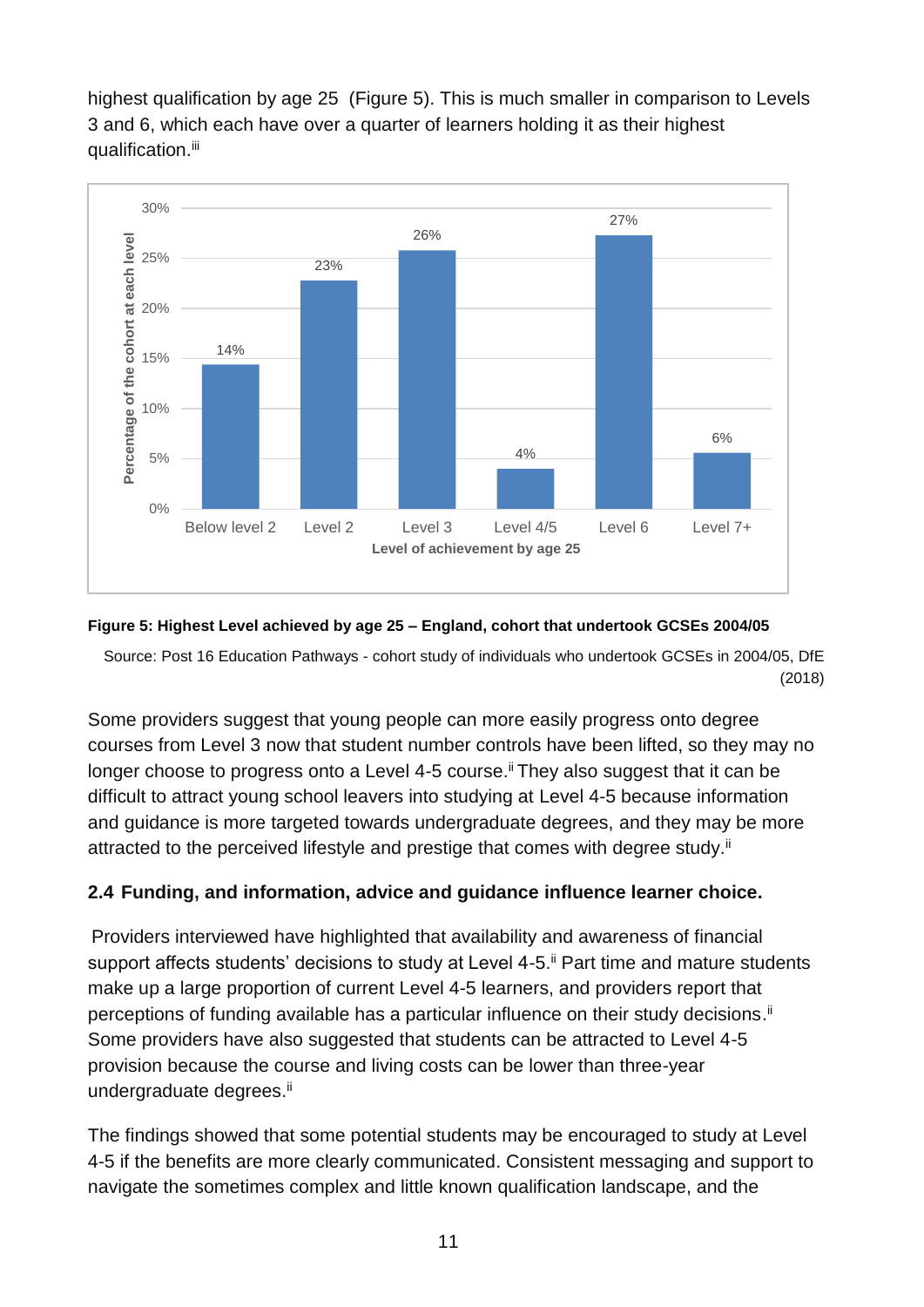challenges reported around considering a return to study, could be needed to achieve this.<sup>iv</sup>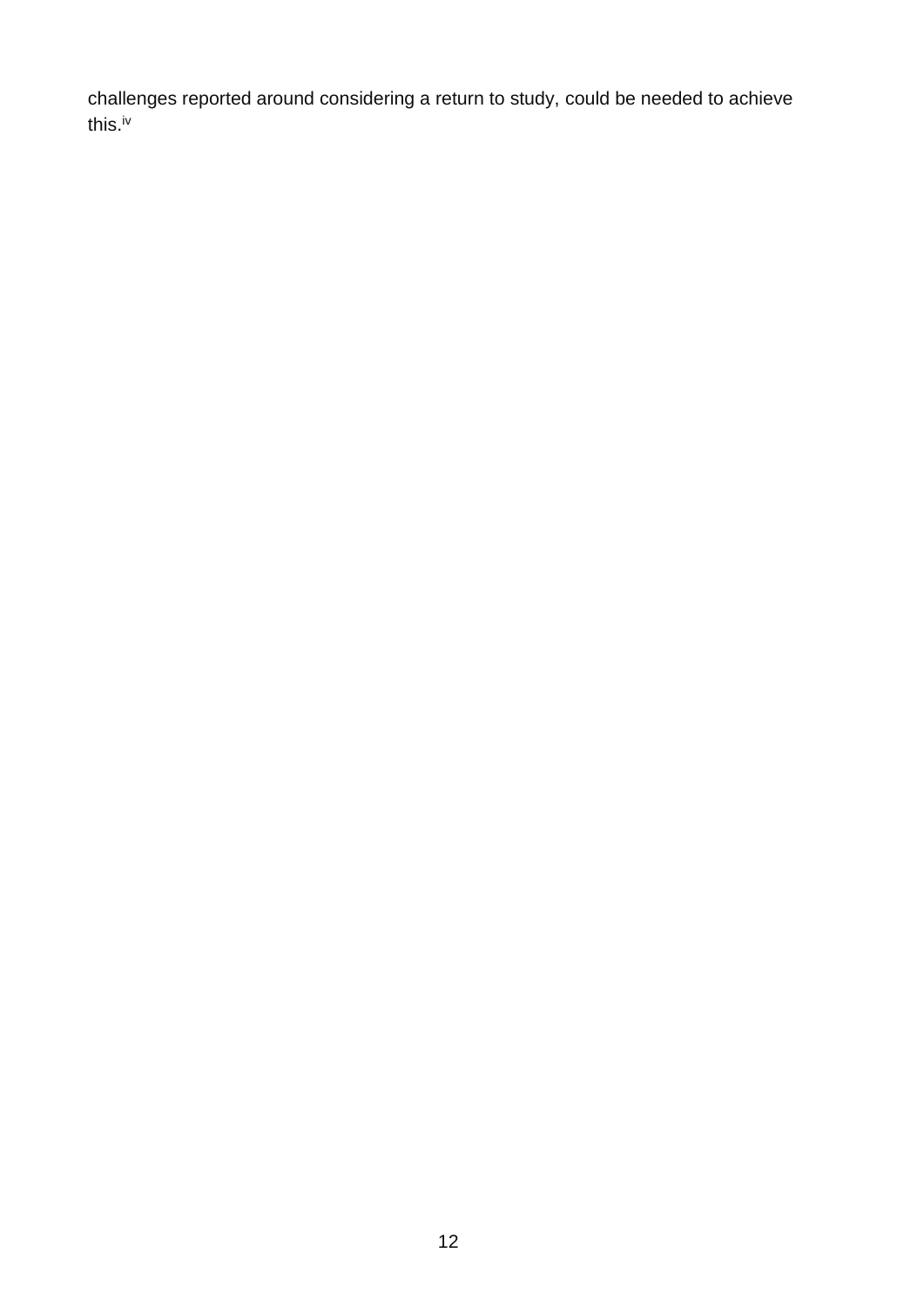# <span id="page-12-0"></span>**3. Fit for Employers and the Economy**

## **3.1 Employers recognise a need for Level 4-5 skills.**

Employers in a range of sectors, including ICT and Engineering, suggest there is a growing demand for qualifications at this level in order to meet skills needs.iv Providers say they work with employers, professional bodies, and trade bodies to understand the skills needs of their industry.<sup>iv</sup> They may also engage with employers in the validation or accreditation of qualifications where this is required by quality assurance processes.<sup>ii</sup> Where providers intend to expand their Level 4-5 offer, this was often reported to be in response to an increasing local employer demand for skills at this level.<sup>ii</sup>

## **3.2 Evidence suggests that there is an earnings premium associated with achieving a Level 4-5 qualification.**

Analysis of median earnings of the 2004/5 GCSE cohort suggests that those who have achieved Level 4-5 qualifications by the age of 23 have a median income around £2k higher aged 26 than those whose highest qualification is at L3 [\(Table 1\)](#page-7-1).<sup>iii</sup> Those with a Level 4-5 qualification are also consistently more likely than those with Level 2 or Level 3 qualifications to be in sustained employment.<sup>iii</sup> Note however that because the average Level 4-5 learner is aged over 30, these results only provide a partial picture of outcomes at this level.

|  |     | <b>GCSE attainment age 15</b> | Level achieved age 23 |                | Median earnings age 26 |
|--|-----|-------------------------------|-----------------------|----------------|------------------------|
|  |     |                               | 33%                   | Below level 2  | £15,800                |
|  | 26% | Bottom third GCSE attainment  | 40%                   | Level 2        | £16,600                |
|  |     |                               | 21%                   | Level 3        | £16,900                |
|  |     |                               | 4%                    | Below level 2  | £18,600                |
|  |     |                               | 26%                   | Level 2        | £19,000                |
|  | 36% | Middle third GCSE attainment  | 42%                   | Level 3        | £19,500                |
|  |     |                               | $6\%$                 | Level 4/5      | £21,900                |
|  |     |                               | 20%                   | Level 6        | £22,500                |
|  |     |                               | 4%                    | Level 2        | £20,700                |
|  |     |                               | 21%                   | Level 3        | £22,100                |
|  |     |                               | 5%                    | Level 4/5      | £24,200                |
|  | 39% | Top third GCSE attainment     | 61%                   | Level 6        | £27,900                |
|  |     |                               | 10%                   | $ $ Ave $ $ 7+ | £28,000                |

#### <span id="page-12-1"></span>**Figure 6: Median earnings by level achieved at age 23 and GCSE attainment score - England, cohort that undertook GCSEs in 2004/05**

Source: Post 16 Education Pathways – cohort study of individuals who undertook GCSEs in 2004/05, DfE (2018)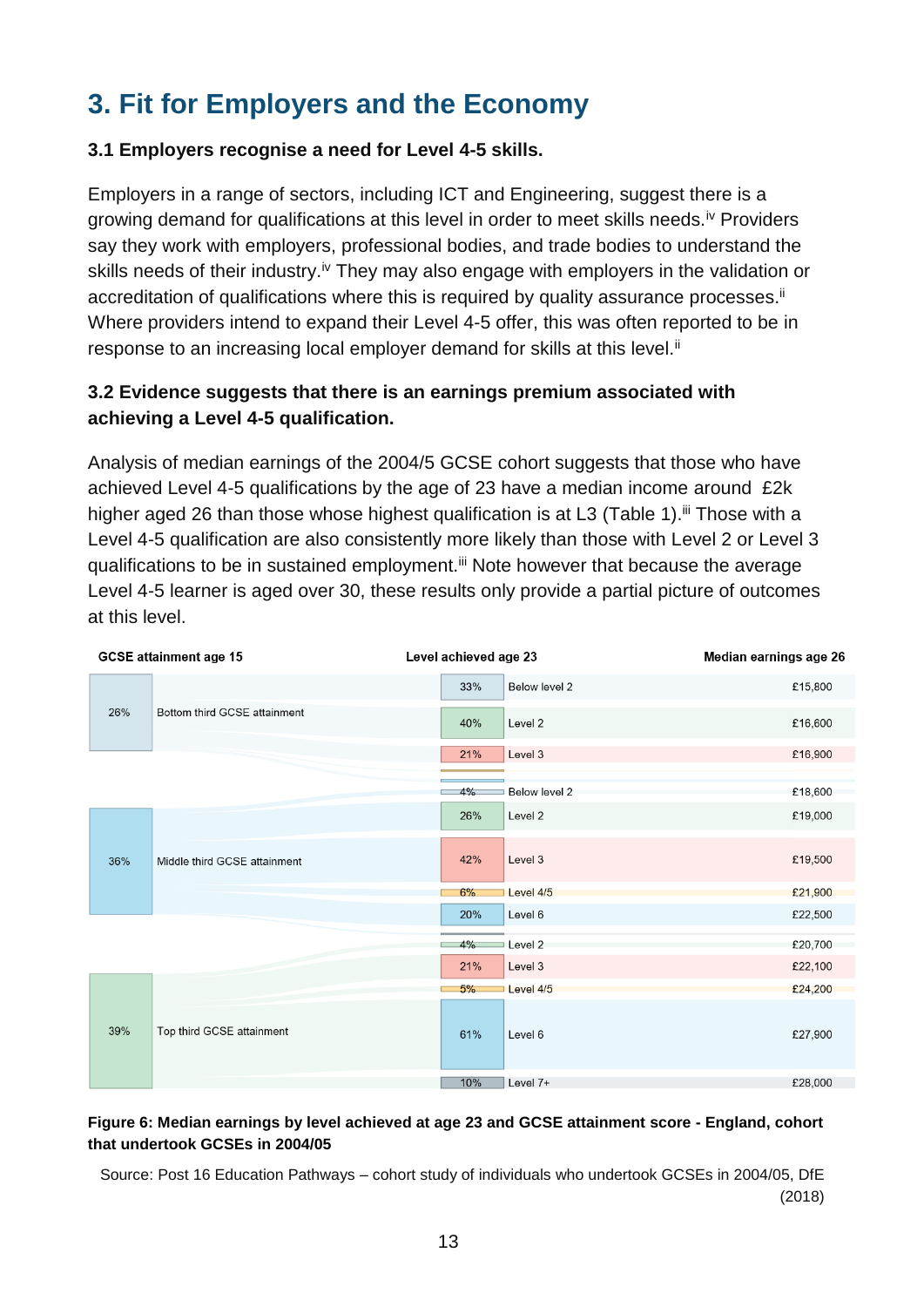## **3.3 Employers appear to value some Level 4-5 qualifications, but this varies by sector and by the level of understanding they have of the provision.**

The level of qualification required to reach industry standard varies across occupational areas, and employers' understanding of the provision available varies in a similar way. These factors can influence how much employers value qualifications at Level 4-5.<sup>iv</sup> Qualifications valued by employers at this level include those which support the development of management and leadership skills, and those which support the development of the technical skills required to reach industry standard.<sup>iv</sup> These qualifications are not always publically funded, and the type of qualification most valued varies by sector.<sup>iv</sup> Where there isn't a traditional or longstanding Level 4-5 qualification in a sector, and there isn't clear information available to inform employers of the potential value of Level 4-5 qualifications, employers tend to focus their recruitment towards more established routes, including school leavers and graduates.<sup>iv</sup>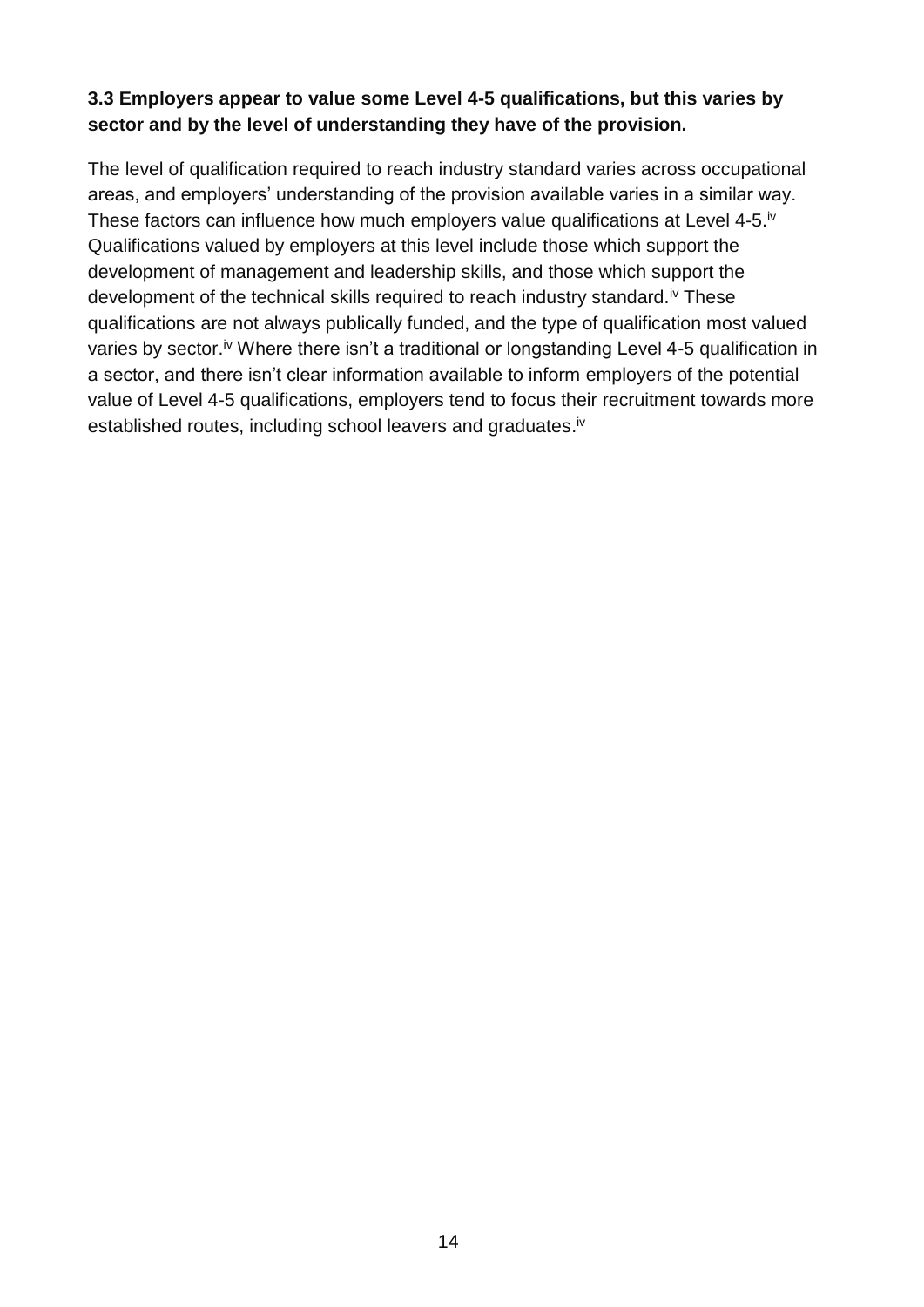# <span id="page-14-0"></span>**4. Efficacy: Quality, Prestige, Regulation and Funding**

# **4.1 Employer engagement in the development of Level 4-5 qualifications is a key element of good practice.**

Analysis of good practice at Level 4-5 and interviews with providers suggest that qualifications are strongest when developed with the involvement of employers.<sup>ii, iv</sup> This helps to make the qualification content relevant to industry, and builds its quality and reputation. All of this can contribute to meeting local skills needs, and improving the employment prospects of learners.<sup>iv</sup>

## **4.2 However, there may be limitations on the extent to which employers can engage with providers and awarding bodies.**

Research suggests that employers need a greater understanding of the benefits that Level 4-5 qualifications could provide to respond to their skills needs before they can engage more effectively.<sup>iv</sup> Employers' capacity to engage with providers is also limited particularly in industries that have a heavy concentration of SMEs, or where there are multiple demands for them to engage with the education system. ii, iv

# **4.3 Costs associated with staffing, equipment, and the adaptability of courses can present challenges.**

Where courses have enough student demand to be viable, funding is not reported to have a significant impact on the subject mix and type of qualification offered. ii

At the same time, the level of specialism required by employers and the delivery method and geographical spread of students influences viability.<sup>iv</sup> The majority of both Higher Education Institutions (HEIs) and Further Education Colleges (FECs) interviewed reported that their Level 4-5 students tended to be recruited regionally or locally, with only specialist providers reporting that they recruited nationally, or internationally. ii Therefore, provision is often most viable where it aligns with local student demand. With just under half of Level 4-5 students studying part time, some providers also expressed concerns about the decline of the part time market.<sup>ii</sup>

It can be challenging for providers to afford the latest technology, which may lead to a reduction in the actual and perceived quality of courses ii. Some providers suggest that FECs and HEIs face slightly different challenges.<sup>ii</sup> In FECs that deliver provision across Levels 2-5, staff and facilities must meet the needs of a very broad range of learners and interact with a number of different funding and regulatory regimes. In HEIs, the delivery of provision at Levels 4+ can allow for interaction with fewer different funding and regulatory regimes. Some FECs interviewed suggested that as a result of the wide variety of learners they teach, funding and staffing can be more challenging for them at Levels 4-5 than it is for universities.<sup>ii</sup>

# **4.4 Complexities in the regulatory system and relationships across HE and FE can present challenges.**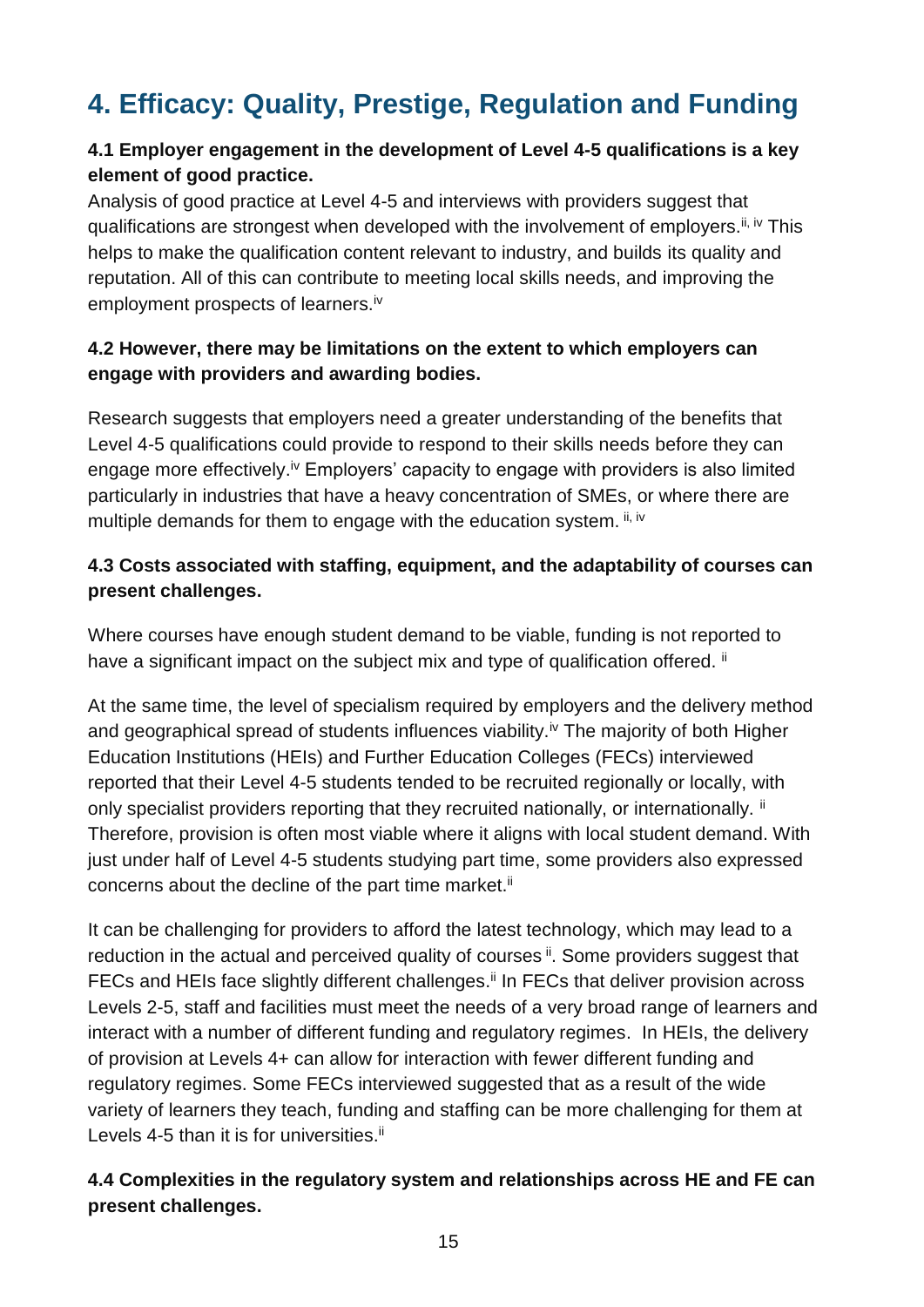Research into good practice in Level 4-5 qualifications suggests that it is important for qualifications to be comparable to others, which can be achieved by using a common regulatory framework.<sup>iv</sup> The same report also recognises the importance of providers having the independence to adapt qualifications as needed to meet employers' needs. <sup>iv</sup> However, much of the evidence to date suggests the number and range of regulatory bodies operating in the Level 4-5 space can affect the provision offered by those operating under multiple regulatory regimes.<sup>ii</sup>

Provider interviews suggest that some FECs and universities are increasingly competing for students.<sup>ii</sup> Some FECs suggest that students who might have been better suited to taking a Level 4-5 qualification are instead attracted to Foundation Year, or 'Year 0' of university degree programmes, targeted at students who are not yet ready for a full undergraduate programme. The same report found that some universities suggest that FECs are also working to increase their share of the higher education market.<sup>ii</sup> Competition between providers has been suggested to affect accreditation arrangements between providers with Taught Degree Awarding Powers (Degree Awarding Bodies), and those without. <sup>ii</sup> For example, some FECs who deliver HE funded provision are comparing the potential costs associated with applying for their own Taught Degree Awarding Powers, and self-accreditation, with the costs associated with external validation, which could affect the future of their relationships with their current HE validation partner.<sup>ii</sup>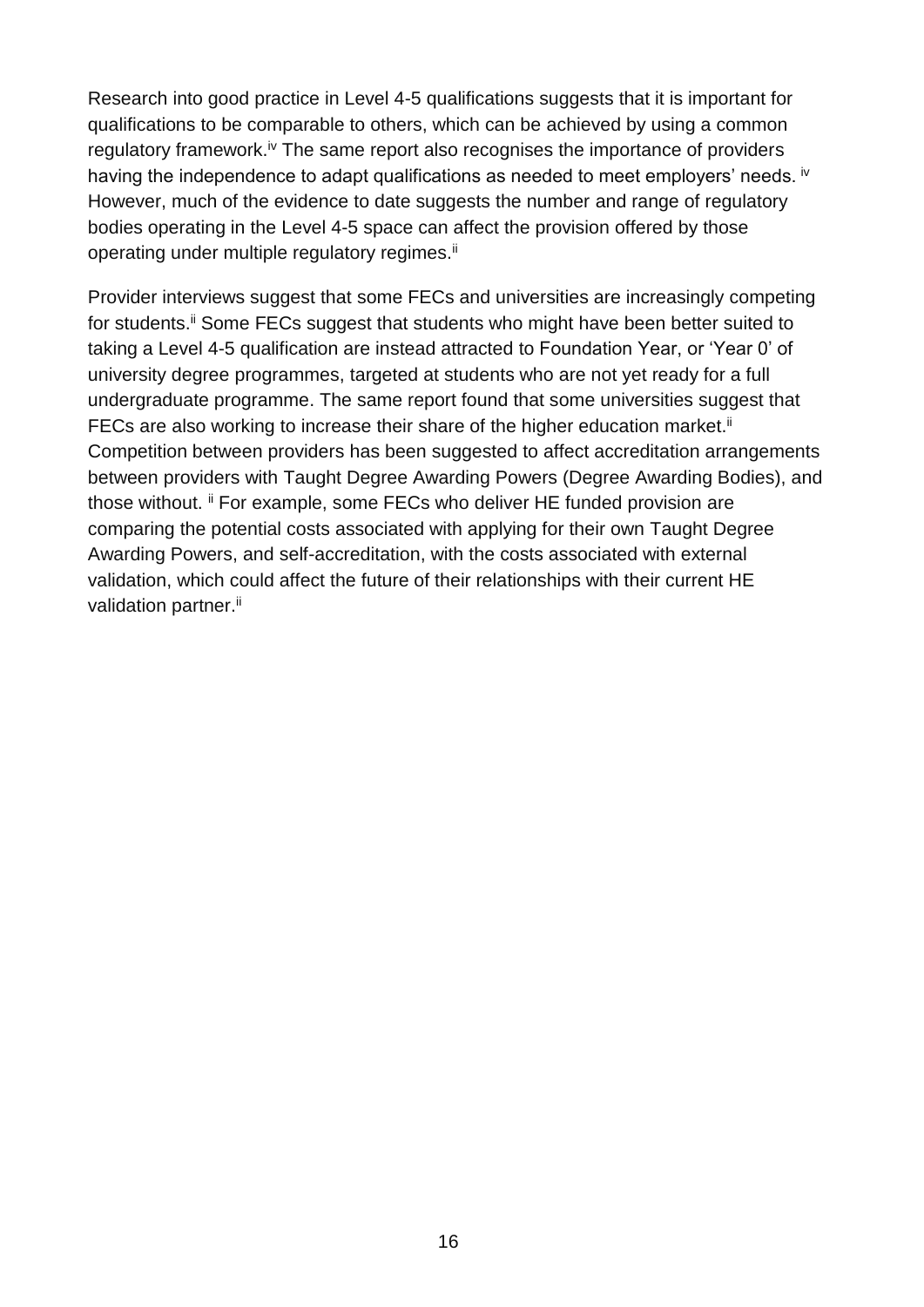# <span id="page-16-0"></span>**5. Conclusion and Next Steps**

Our research and engagement to date suggests that employers recognise the need for Level 4-5 skills. The premium on wages and employment at age 25 associated with Level 4-5 qualifications compared to lower levels suggests that, overall, qualifications at this level have value. Level 4-5 qualifications could provide learners with a pathway to skilled employment at this level, or a step to further study. However, the research indicates a number of problems with the Level 4-5 system as it stands. For employers this includes challenges in identifying the provision that consistently best aligns with their skills needs.

There are a wide range of qualifications available at Levels 4 and 5. These qualifications seem to vary in how well they are understood by employers and learners, and have greater labour market currency in certain sectors. There is no single badge of quality across different Level 4-5 qualifications and provision. There is also an absence of clear information, advice, and guidance to help steer learners of all ages through this complex system. Ultimately, the vast majority of young people either go on to study a Bachelor's degree or exit education altogether.

Meanwhile providers of Level 4-5 qualifications face several challenges. The best quality provision is reported to be developed and delivered by working with employers to ensure labour market relevance of their provision. However, levels of engagement vary from sector to sector, and involving Small and Medium Enterprises – who make up who make up a large proportion of the country's employers – can be a particular challenge. Staff need to have expertise in both teaching and the relevant industry practices, but the costs of attracting such candidates are high. Another challenge is the costs of procuring up-todate, industry standard equipment are also a factor. Providers must also navigate both the Higher Education and Further Education regulatory and funding regimes, which intersect at this level.

Through the next phase of the Review we will continue to develop our evidence base. We have more research projects that will be reporting over the coming months. This includes a market study examining supply-side issues within the Level 4-5 provision, and how the market varies depending on whether L4-5 study is focussed on progression to further study, or progression within employment. Research into learner decision making, and the impact of cultural perceptions on returning to study is ongoing. We are also looking to gain a more detailed understanding of the differences across individual subjects, regions and by learner type. As we take forward this research, and continue to engage with learners, employers and providers, we will continue to work closely with the Review of Post-18 Education and Funding, in line with its Terms of Reference. We expect to publish Level 4-5 proposals for formal consultation alongside the conclusion of the Post-18 Review in early 2019. Subject to the outcomes from that consultation we expect to have final proposals agreed later in 2019 to ensure that there is a clear line of sight on reforms for the first group of T Level students.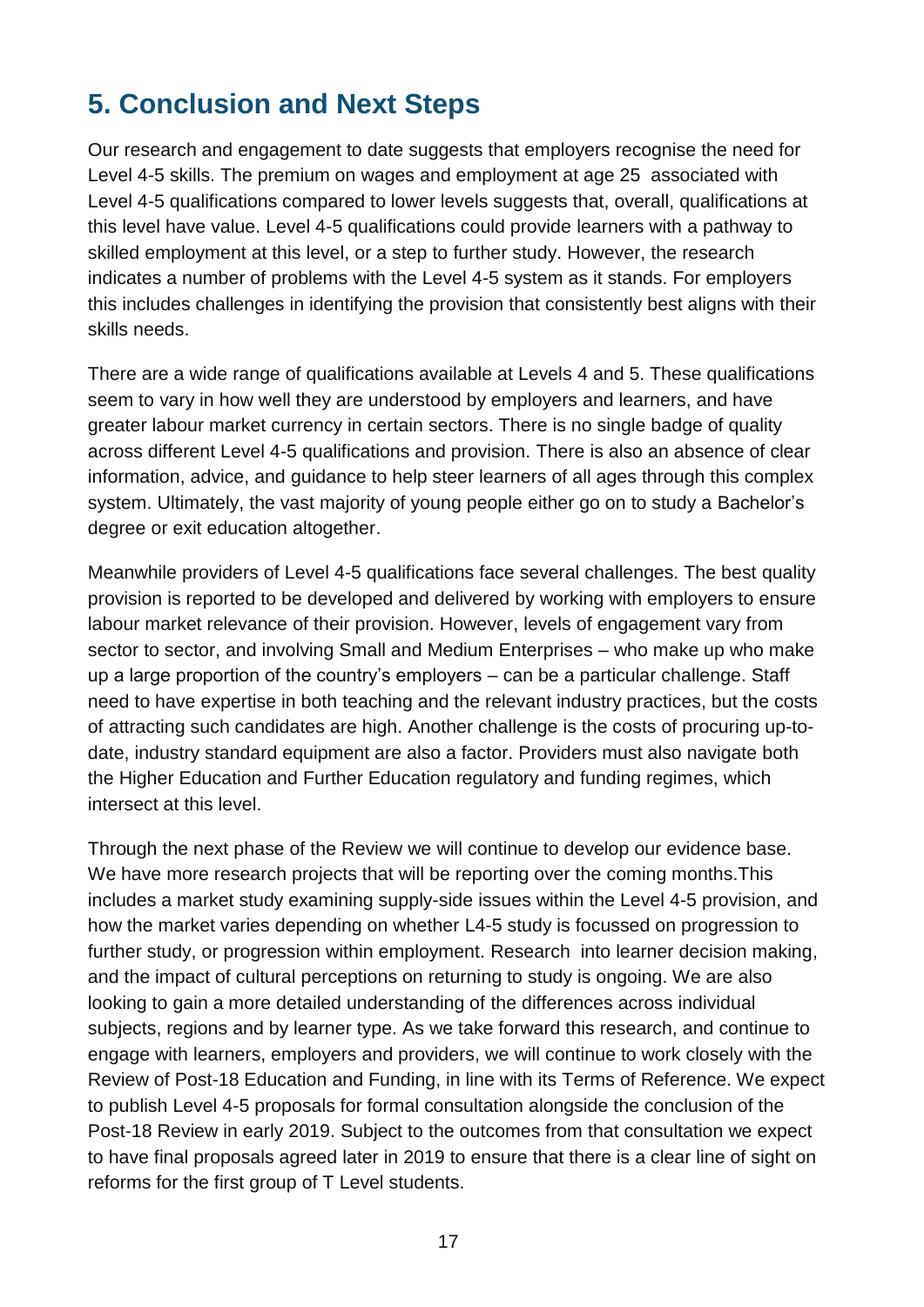If you would like to submit further evidence, or be kept up to date with opportunities for further engagement with the Review please contact Level4-5. Team@education.gov.uk